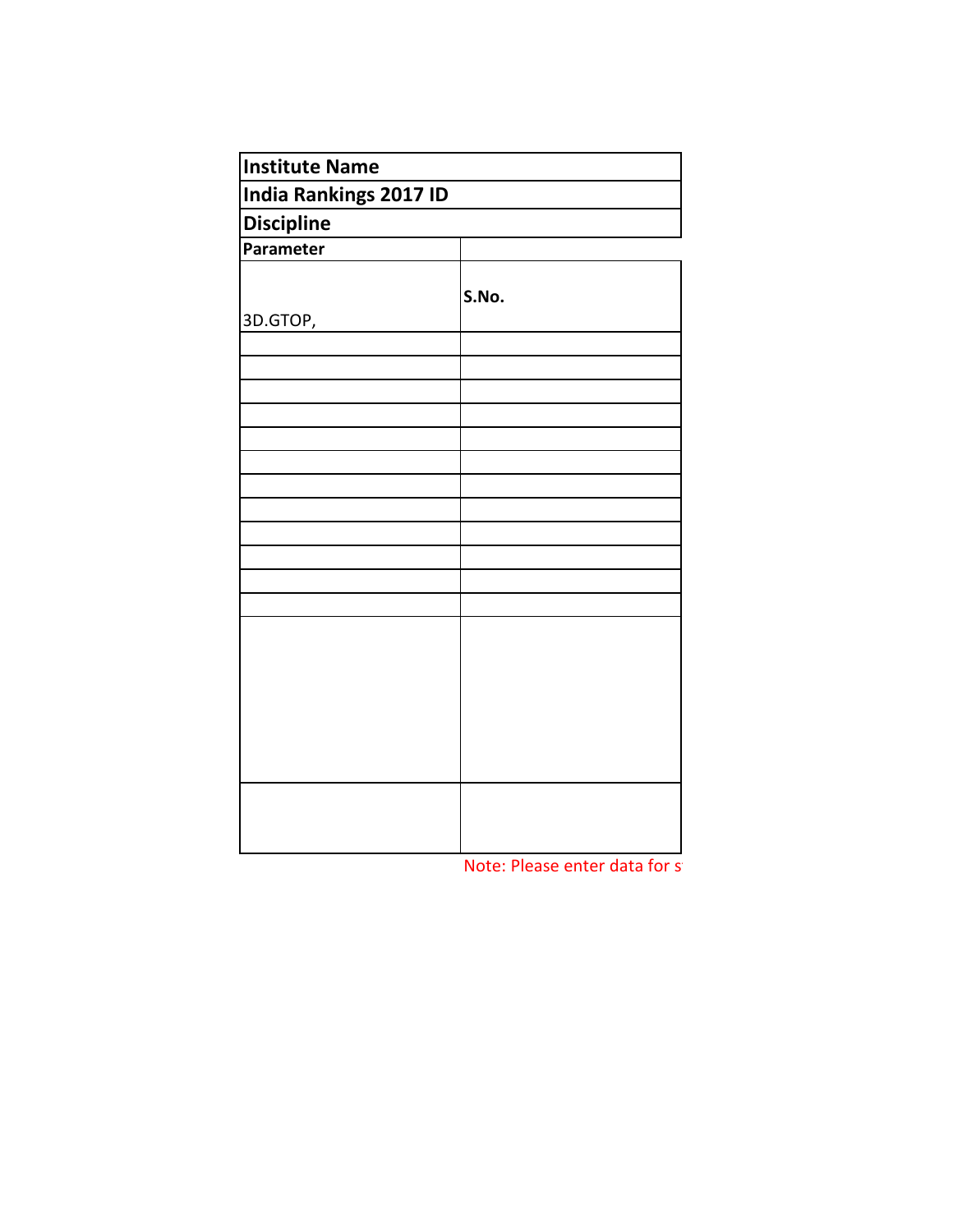| <b>Berhampur University</b> |
|-----------------------------|
|                             |

**IR-17-I-1-18537**

**Overall**

| Details of Top Universities where your graduates have been admitted for |                                          |                                                      |  |
|-------------------------------------------------------------------------|------------------------------------------|------------------------------------------------------|--|
| Name of the student of<br>your institution                              | <b>Graduating year of the</b><br>student | PG/PhD program in where<br>student has been admitted |  |
|                                                                         | 2015                                     |                                                      |  |
|                                                                         | 2015                                     |                                                      |  |
|                                                                         | 2015                                     |                                                      |  |
|                                                                         | 2015                                     |                                                      |  |
|                                                                         | 2015                                     |                                                      |  |
|                                                                         | 2015                                     |                                                      |  |
|                                                                         | 2015                                     |                                                      |  |
|                                                                         | 2015                                     |                                                      |  |
|                                                                         | 2014                                     |                                                      |  |
|                                                                         | 2014                                     |                                                      |  |
|                                                                         | 2014                                     |                                                      |  |
|                                                                         | 2014                                     |                                                      |  |
|                                                                         | 2014                                     |                                                      |  |
|                                                                         | 2014                                     |                                                      |  |
|                                                                         | 2014                                     |                                                      |  |
|                                                                         | 2014                                     |                                                      |  |
|                                                                         | 2013                                     |                                                      |  |
|                                                                         | 2013                                     |                                                      |  |
|                                                                         | 2013                                     |                                                      |  |
|                                                                         | 2013                                     |                                                      |  |
|                                                                         | 2013                                     |                                                      |  |
|                                                                         | 2013                                     |                                                      |  |

2. Institutions ranked as top institutions in the following ranking bodies namely India Ranking tudents who have graduated in year 2015-16 from your institute and got admitted in Po